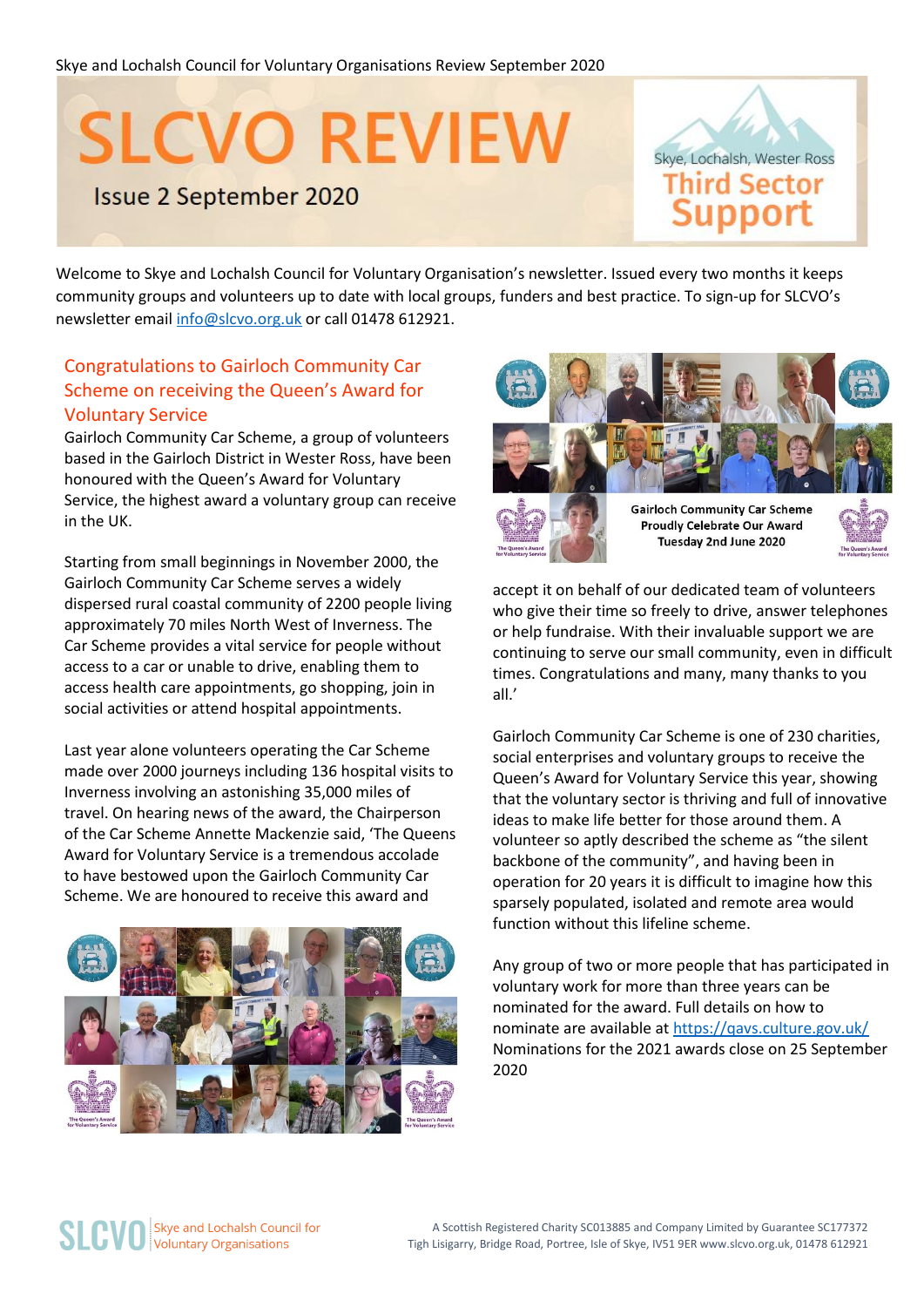# What's in this Review?

As Scotland continues to move forward with Phase 3 of Covid-19 recovery, many groups are looking at the next steps in their Covid-19 response and when they can resume services. This issue looks at how planning can help groups in their recovery, reviews the Highland third sector survey assessing

the impact of Covid-19 and highlights specialist on-line support initiatives.

If you have any topics you would like to see in future issues please email info@slcvo.org.uk.

# The Impact of Covid-19 on the Third Sector

In June the Highland Third Sector Interface (HTSI) carried out a survey to assess the impact of Covid-19 on the Third Sector. SLCVO worked with the HTSI to capture the opinions of groups in Skye, Lochalsh and Wester Ross.

In the survey 55% of respondents identified themselves as a large group with staff, 28% as a small group with no staff, 12% as a social enterprise and 5% as an intermediary body or non-third sector.

#### **Key Results from Skye, Lochalsh and Wester Ross**

- 65% of respondents identified themselves as a small group with no staff and 35% as a large group with staff.
- The main areas of third sector activity include:
	- o Community Development 25%
	- o Community Facilities and Activities 20%
	- o Health and Social Care 15%
	- o Sport, Social Activities, Recreation 15%
	- o Youth Group 10%
	- o Faith Group 5%
	- o Peer Support 5%
	- o Transport 5%
- 60% of groups expect their financial position to worsen as a result of Covid-19, with reductions in fundraising, membership fees, grant funding and trading income.
- 10% anticipate increased costs.
- 45% of groups ceased activities due to Covid-19, 19% completely changed what they do and 36% modified how they carry-out services, using online and other non-contact methods of delivery.
- 53% of respondents identified six main areas of support SLCVO and the HTSI could help with including:
	- o Funding/fundraising
	- o Managing volunteers
	- o Digital support
	- o HR and recruitment
	- o Networking and events
	- o Capacity building
- The main areas of concern for local communities as a result of Covid-19 include:
	- o Loneliness 80%
	- o Increased poverty 65%
	- o Mental Health 68%
	- o Loss of income 60%
	- o Challenges accessing employment 50%
	- o Physical Health 50%
	- o Missing out on opportunities 40%
	- o Increased use of alcohol/drugs 35%
	- o Access to food 35%
	- o Family relationships 30%
	- o Safety/abuse/neglect 30%
	- o Independence / access to support 15%
	- o Access to digital 15%
	- o Housing 10%
	- o Losing volunteers 5%
	- o Other 5%

To support the HTSI survey, SLCVO are compiling Third Sector profiles for Skye, Lochalsh and Wester Ross from extracts from OSCR, Companies House and our own members database. These will be available on our website before the end of the year and will help us to plan future support to the third sector and help develop the co-production of services between the third and public sector. For more information contact SLCVO's Chief Officer Jo Ford at jo.ford@slcvo.org.uk.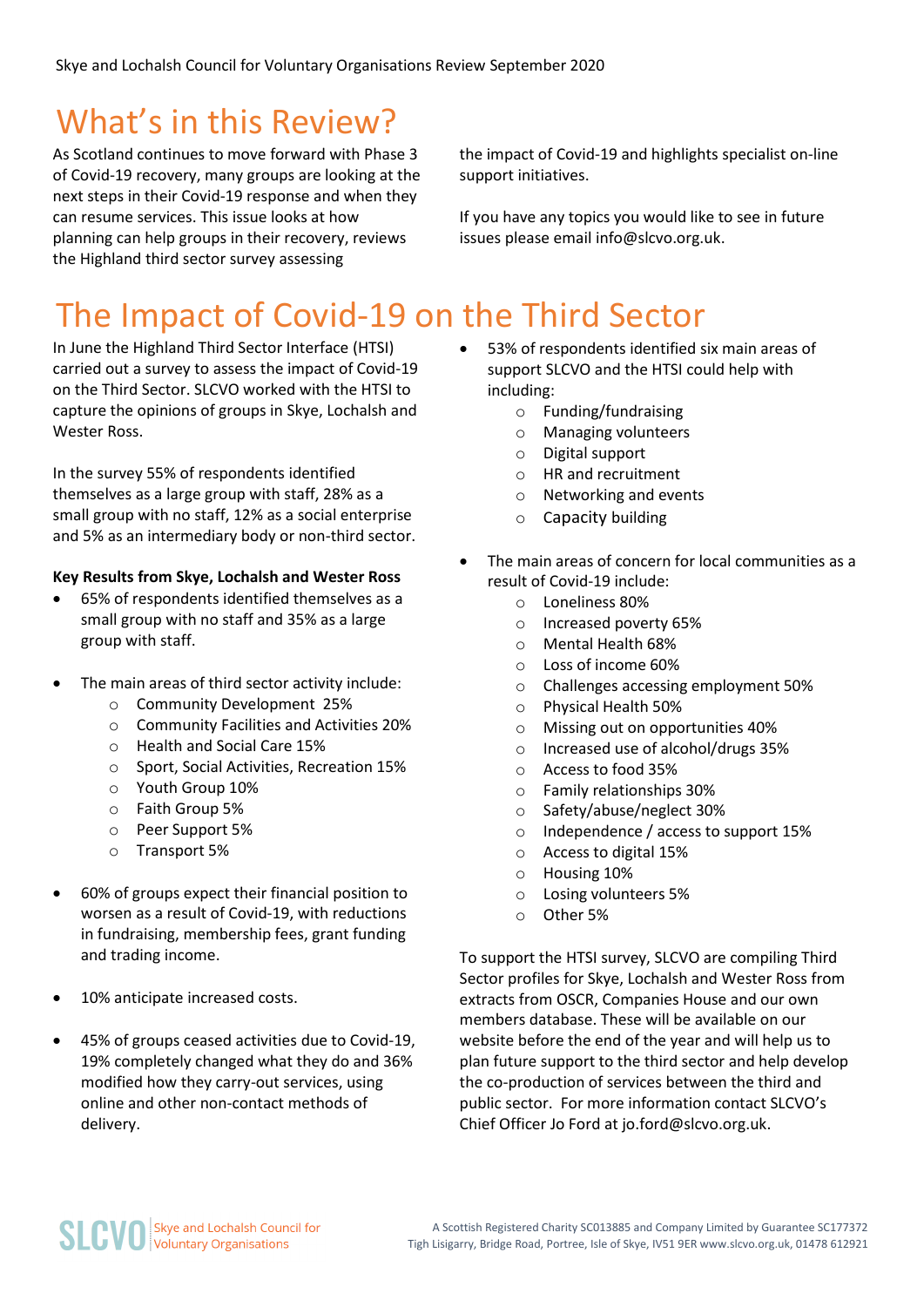# SLCVO Community Calls – helping reduce loneliness

At the start of Covid-19 lock-down SLCVO set-up Community Calls, a daily call service for people across Skye, Lochalsh and Wester Ross. The aim of the service was to keep people connected and make sure they had support to get essential provision such as food, prescriptions and fuel.

The service also helped to identify gaps and barriers to support which we worked with local groups and statutory organisations overcome.

By the end of August 2020 our Community Call volunteers will have made around 1,700 calls. Many of these calls have been much more than a simple check in and signposting to Covid-19 emergency response service.

As highlighted in the HTSI Third Sector Survey a main effect of lockdown was increased isolation and loneliness. This was compounded by the fact that many third sector social care services were suspended, and many social outlets became inaccessible to people. Although the Community Calls service originally began as a response to Covid-19, it has provided companionship to both clients and volunteers and mitigated the impact of social isolation and loneliness for some of the most vulnerable people in our communities.

One volunteer connected with a client over a love of books. When the volunteer discovered how upset our client was that the library was closed and she didn't have access to her usual supply of books, our volunteer went out of her way to source second hand books and had them sent from where she lives with the fish van. Another of our clients connected with one of our volunteers over a love of the Gaelic language, both native Gaelic speakers, they spend time once a week chatting with each other in Gaelic.

#### *"It good to have someone new to talk to". "It helps to know that there is someone keeping an eye on you ""*Community Calls client feedback

#### **Amazing Volunteers**

When we put a call out for volunteers we were astounded by the response. 55 people volunteered with the service, supporting 57 clients 7 days a week between April and July then 5 days a week until the end of Septemebr.

*"As I discovered during the weeks of the call service, being a befriender has two-way benefits, because as a caller I have found it particularly rewarding to be able to develop new relationships during the lockdown."* Volunteer feedback August 2020

Volunteers made it possible for us to run a daily service for six months, and funding from the Skye Ward Discretionary Budget, the HTSI and National Lottery enabled us to not only provide a Covid-19 emergency response service but ensure its sustainability.

#### **A new service**

In October 2020, 18 community Calls Volunteers will join our existing befrienders to support our new telephone befriending service and 16 Community Call clients will move to have a weekly befriending call.

This service ensures that as we move out of lock-down volunteers and clients who want to keep the connections made during lock-down can, in a secure and supported service run by SLCVO.



*It also takes my mind off the fact of how much I am missing my own family and grandchildren and how hard it is for the vulnerable and shielding group who are feeling exactly the same* Volunteer feedback June 2020

To see what our volunteers though of the service visit our Facebook page and watch our video from June.

<https://www.facebook.com/SLCVO/videos/178044506943303>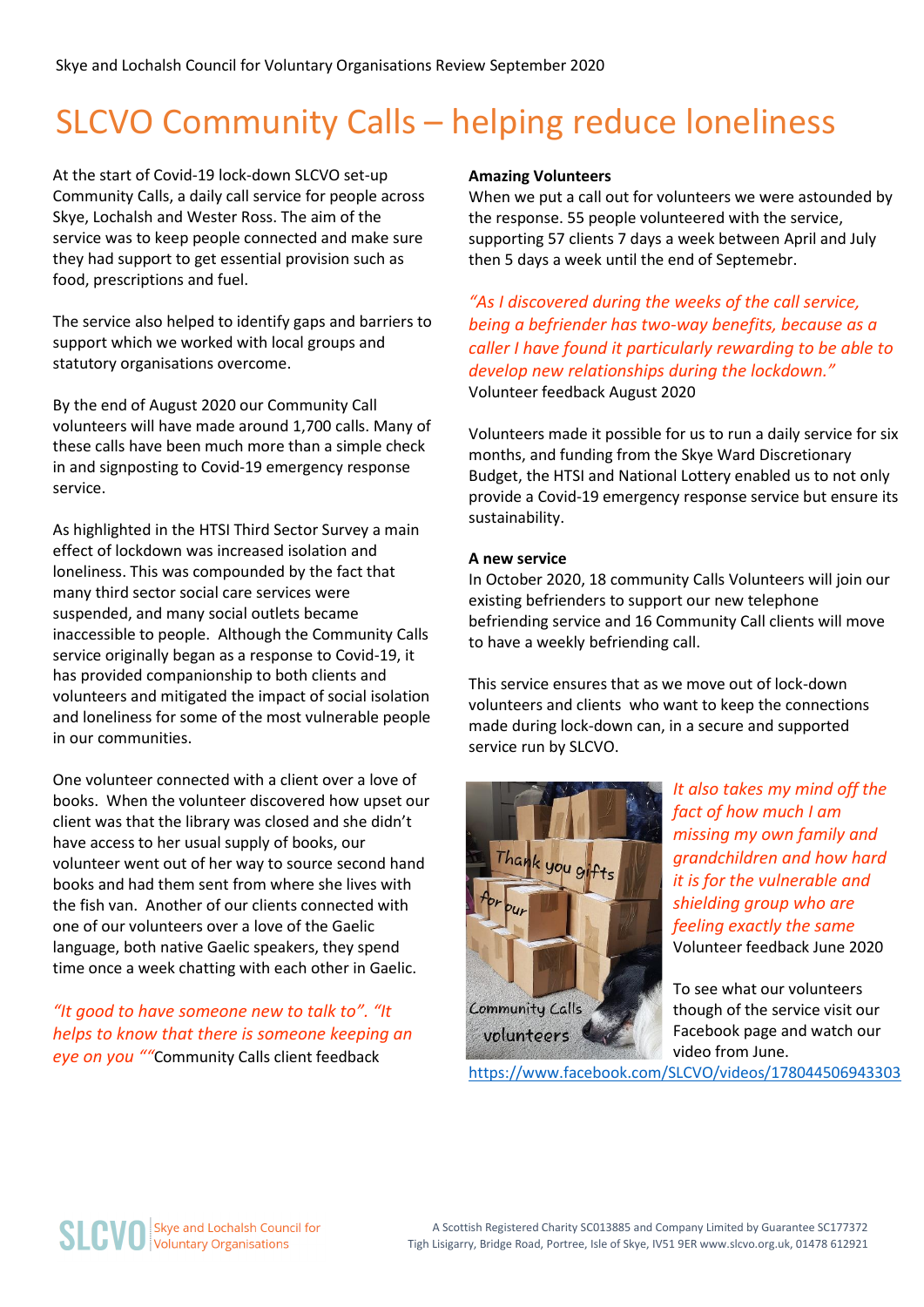## Getting Ready To Resume Services

As Phase 3 of Covid-19 recovery moves forward groups are starting to look at when and how they can resume services. However, as the third sector is made up of many different types of groups from sports clubs to Trusts there is no 'one size fits all' guidance for groups.

Carrying out a Covid-19 back to operations check can help you decide when it is right for your group to resume services again.

SLCVO's 'Back to Operations' check list can be download from our website [www.slcvo.org.uk.](http://www.slcvo.org.uk/) This document gives groups a structure to the key considerations when starting services again, including:

- Is there a demand for your service/activity to resume?
- Can you delivery your services/activities in compliance with social distance measures.
- Can you meet all Covid-19 prevention measures of your venue and are these sufficient to ensure the safety of your volunteers and service users?

To help you through this check process SLCVO can arrange and faciliate an online meeting for your group. This service is free to all third sector groups in our area as part of our core funding from the Highland Third Sector Interface. If you would like to chat about how we can help you email Jo Ford at [jo.ford@slcvo.org.uk](mailto:jo.ford@slcvo.org.uk) or call 01478 612921 to arrange a meeting.

### Village and Community Halls

Many village and community halls across Skye, Lochalsh and Wester Ross are run by volunteer committees. They may employ a couple of people part-time however, many rely on volunteers to keep the hall open and running.

Re-opening a village or community hall depends on a number of considerations. SLCVO staff are working with the Highland Third Sector Interface to host an online Village Halls question and answer session in September however, to help you start to look at reopening, Caithness Voluntary Group have produced a comprehensive document 'Reopening village and

community halls Guidance issue 3 August 2020' to support the opening of village and community halls. This guidance includes Risk Assessment templates, Sample Special Conditions of Hire during COVID-19 and COVID-19 Guidance Premises Poster. You can download the guide from our website [www.slcvo.org.uk](http://www.slcvo.org.uk/)

#### **Your Premises**

If your premises have been closed, you will need to carry out a routine health and safety risk assessment including:

- Electrical inspection and, if required, PAT testing
- Heating and hot water system check- Flush through the water system to remove any risk of legionella or other bacterial build up.
- Fire Safety Risk Assessment and routine fire safety checks e.g. fire exit doors are clear, not sticking, fire extinguishers serviced, emergency lighting system and any alarm system are working.

You should also check with your insurance company to see if there are any requirements they need you to have in place as a result of Covid-19?

#### **Social Distancing**

To ensure you have the space to meet social distancing guidelines you will need to measure the size and detail the layout of your building/room to determine the maximum number of people that can be accommodated.

You will need to consider what social distancing arrangements you should implement in corridors and at entrance and exits, for example:

- Using tape to mark out a 2m distance outside and inside the entrance to encourage people to wait their turn to enter and exit
- Implementing a one-way system or staggered use.
- Providing hand sanitizer at every entrance/exit and in each room
- Putting notices up advising of your premises Covid-19 measures

#### **Shared Toilets and Kitchens**

In toilets and kitchen areas you will need to provide hand wash facilities and paper towels as hand dryers are not recommended for use because they could disperse droplets. Hand sanitiser needs to be provided at entrance and exit routes. Tissues, soap, toilet rolls and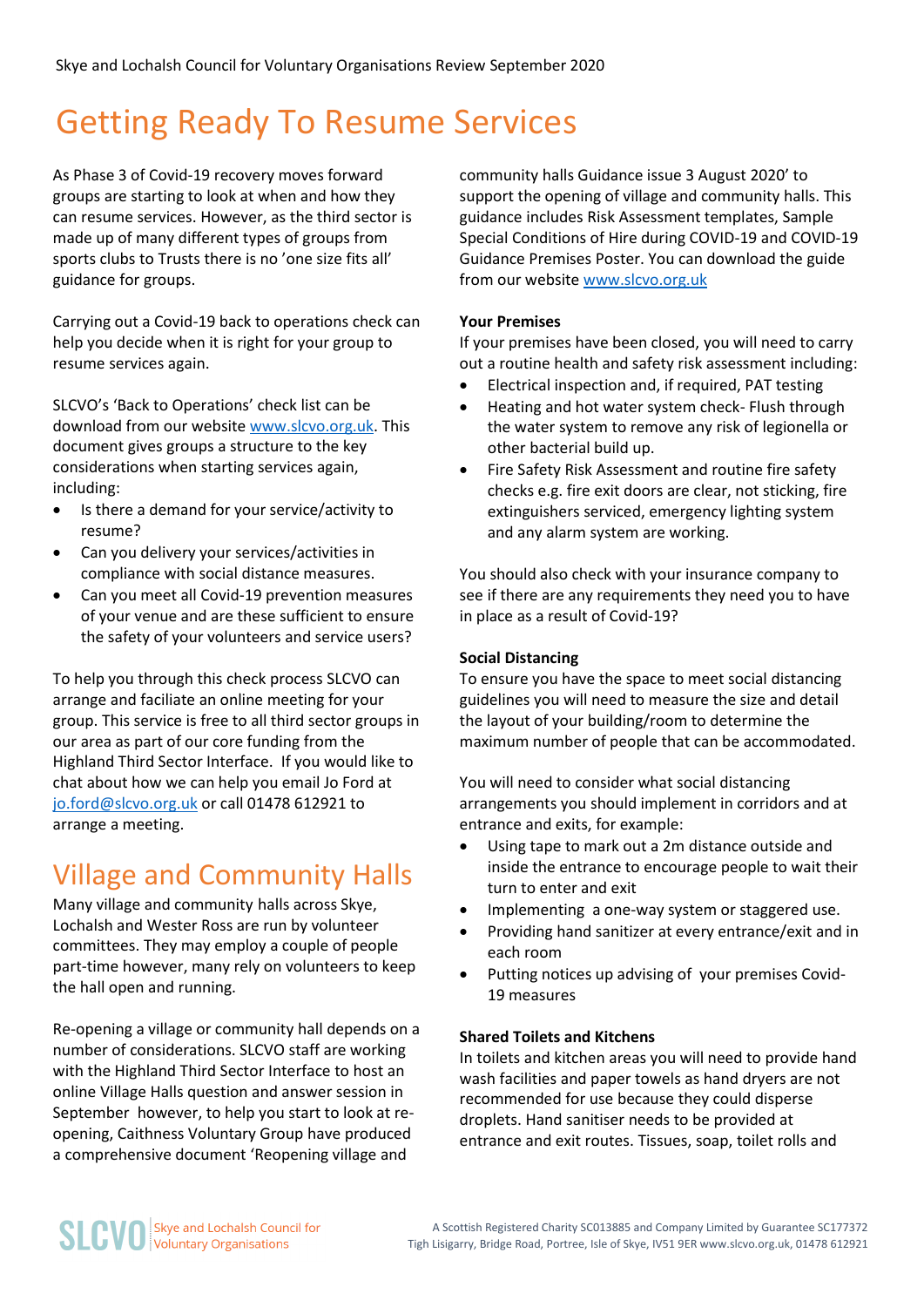cleaning products, including disposable cloths, should also be provided.

If food and drink are made on your premises you will need added infection control procedures and may want to consider asking groups to bring their own.

#### **Cleaning**

A thorough clean of the hall or community building should be undertaken before it reopens and a stringent cleaning regime implemented. If you have a caretaker/cleaner ensure they have appropriate PPE such as overalls and plastic gloves. You will also need to ensure groups/volunteers have guidance and understand what is expected of them.

#### **Hiring your Premises**

You will need to update your hiring conditions documentation with Covid-19 infection control requirements. This should include a copy of your risk assessment for the premises. You may also want to request a copy of the groups risk assessment and limit the number of people that can attend activities to meet social distancing measures.

### **Further Information**

**Health and Safety Executive** website has information and guidance about working safely [https://www.hse.gov.uk/coronavirus/working](https://www.hse.gov.uk/coronavirus/working-safely/index.htm)[safely/index.htm](https://www.hse.gov.uk/coronavirus/working-safely/index.htm)

**Scottish Community Development Centre** (SCDC) has a dedicated Covid-19 'Supporting Communities Safely' website [https://www.scdc.org.uk/supporting](https://www.scdc.org.uk/supporting-communities-safely)[communities-safely](https://www.scdc.org.uk/supporting-communities-safely) 

**Scottish Government** website has information about current measures and guidance <https://www.gov.scot/coronavirus-covid-19/>

**NHS Inform** website has the latest Covid-19 advice from NHS Scotland [https://www.nhsinform.scot/illnesses-and](https://www.nhsinform.scot/illnesses-and-conditions/infections-and-poisoning/coronavirus-covid-19)[conditions/infections-and-poisoning/coronavirus](https://www.nhsinform.scot/illnesses-and-conditions/infections-and-poisoning/coronavirus-covid-19)[covid-19](https://www.nhsinform.scot/illnesses-and-conditions/infections-and-poisoning/coronavirus-covid-19)

### **SLCVO support to groups**

As the rural delivery partner for the HTSI in Skye, Lochalsh and Wester Ross, SLCVO provide third sector support services to help groups:

- Become a charity
- Find the most appropriate legal structure and apply to the relevant regulator
- Develop policies and procedures
- Find and apply for funding
- Develop volunteering best practice
- Connect to local planning structures

We also help groups move forward from Covid-19 by:

- Helping groups carry-out risk assessments and back to operations checks
- Hosting online meetings/AGMs
- Identifying Covid-19 recovery funding
- Supporting the development of contingency plans and community emergency plans in case of another lock-down situation.

If you would like to chat to us about how we can support your groups or community Covid-19 response initiative email [info@slcvo.org.uk](mailto:info@slcvo.org.uk) or call 01478 612921

### **Find Funding**

**Foundation Scotland** provide funding to community led projects and individuals across Scotland. <https://www.foundationscotland.org.uk/>

**Funding Scotland** is an online funding directory by the Scottish Council for Voluntary Organisations. It provides information on funding opportunities and funders in Scotland.<https://fundingscotland.com/>

**Grants online** helps you to keep up to date with the latest news about grants and funding in Scotland. <https://www.grantsonline.org.uk/region-news/scotland/>

**Institute of Fundraising** provides groups with guidance and information for fundraising, as well as information on rules and regulations.

<https://www.institute-of-fundraising.org.uk/guidance/>